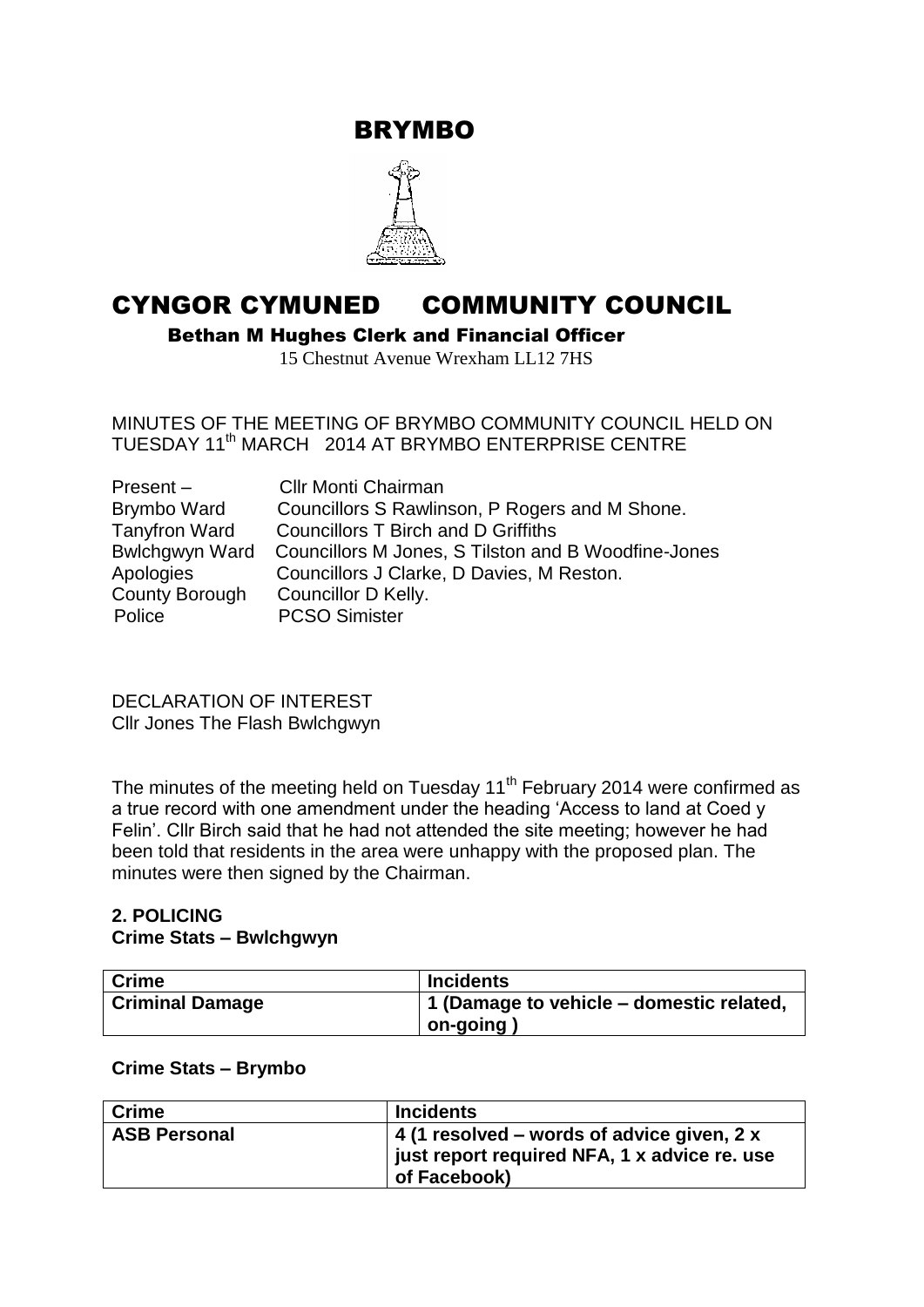| <b>ASB Nuisance</b>             | 4 (3 youths throwing stones - 3 ASB<br>warnings issued, 1 off road bike, ) |
|---------------------------------|----------------------------------------------------------------------------|
| <b>ASB Environment</b>          | 1 (1 youths handling pub equipment -<br>resolved)                          |
| <b>BOTD</b>                     | 1 (Scrap metal theft - undetected)                                         |
| <b>Malicious Communications</b> | 1 (Detected mainly civil matter, advice given)                             |
| <b>Common Assault</b>           | 1 (Domestic related - person arrested)                                     |
| <b>Criminal Damage</b>          | 2 (1 - vehicle damage undetected, 1 on-                                    |
|                                 | going)                                                                     |

# **Crime Stats – Tanyfron**

| <b>Crime</b>           | <b>Incidents</b>                                         |
|------------------------|----------------------------------------------------------|
| <b>ASB Personal</b>    | 1 (On-going, youths – internet related)                  |
| <b>ASB Nuisance</b>    | 2 (1 youths throwing sticks, 1 noisy party)              |
| <b>ASB Environment</b> | 1 (youths kicking bin at bus shelter)                    |
| <b>BOTD</b>            | 1 (Childs quad bike taken, now recovered,<br>on-going)   |
| <b>Criminal Damage</b> | 1 (Car window smashed with bottle - on-<br>going)        |
| <b>Common Assault</b>  | 1 (Detected – being resolved by community<br>resolution) |

The Clerk had received an e-mail from a resident of Tanyfron who was concerned for residents living nearby. This related to the Church Hall in Tanyfron. There had been issues with the volume of traffic and double parking. PCSO Simister said that residents had unfortunately suffered damage to their vehicles when cars had left the dance school. Cllr Birch said that he had, that evening driven along the road and cars were parked causing obstruction to the T junction. He said that if cars were parked on double yellow lines it was a WCBC matter however if cars were parked causing an obstruction it was a police matter. Cllr Rogers said that there were two new enforcement officers starting that week and he would let them know of the problems that the residents were facing. PCSO Simister said he would be in that area on Saturday morning when the dance school was open. Cllr Rogers said he would arrange a meeting with the dance school to see if there was a way forward.

# **3. COUNTY BOROUGH COUNCILLOR'S REPORTS**

Cllr Rogers said it looked highly likely that Tanyfron School would take over the Community Centre. Cllr Davies had been told that she could hold the luncheon club there and WCBC were planning to use it as a polling station in May. He said that he would share the plans with the Community Council when he received them. He said that the Head teacher of Tanyfron School had been very pro-active and had built strong relationships with the user groups. Cllr Birch asked Cllr Rogers if he could arrange to be introduced to the Head teacher. Cllr Birch said he would like to thank Cllr Rogers for all his hard work in securing the future of the Community Centre. Cllr Rogers said that with regard to the Spine Road he had some positive news; however, none of it was definite as yet. The work had gone out to tender with a three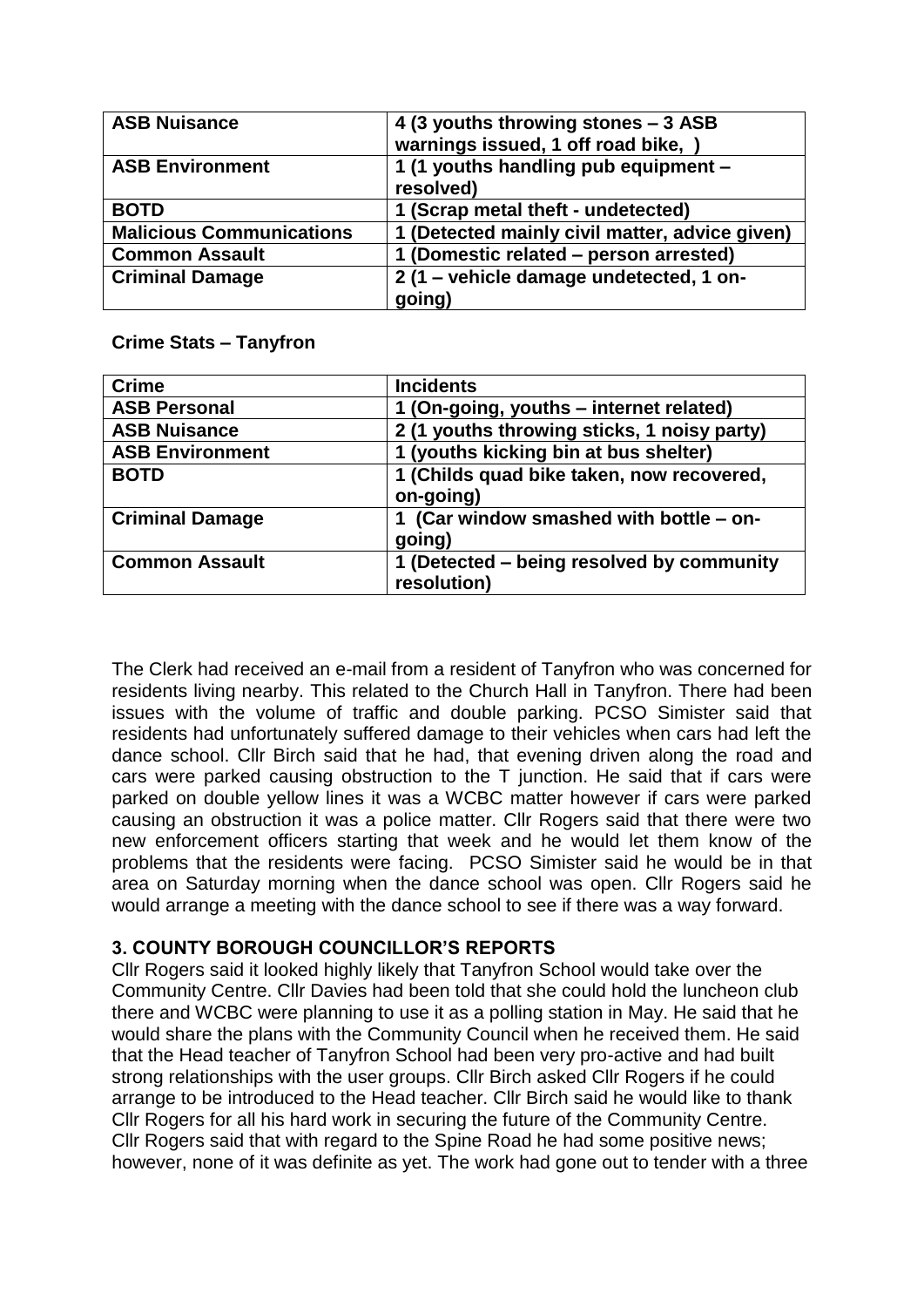week turnover period. If all legal documents were signed work could progress as early as May. A meeting would be held of the liaison group in April.

Cllr Rogers said that an agreement had been made to set up a working group with residents for a community group library as Brymbo library was due to close. This was progressing well. A mobile library would be used in the meantime and would be situated in the Enterprise Centre. Cllr Shone raised concerns that the mobile library would not be mobile enough as some residents were concerned that they would not be able to carry books from the Enterprise Centre to their homes. He asked whether the mobile library would be able to stop in various locations around the village. Cllr Rogers said that there was a time restraint on the mobile library as demand was high. Cllr Kelly said that there was a home service in existence where volunteers would deliver books to homes. Cllr Shone suggested that this service be promoted around the village so that elderly residents could take advantage of it. Cllr Shone said that he had heard that the café in the Enterprise Centre would close when the library was situated there. Cllr Rogers said that there was no truth in this. Cllr Kelly opened by saying that an appeal had upheld the decision with regards to the Flash in Bwlchgwyn. Cllr Jones declared an interest. This was an issue that was on-going in Bwlchgwyn. Cllr Kelly had been contacted by concerned residents asking what WCBC would be doing about illegal trespassers. He said he would be arranging a site meeting with Sean Hanratty from WCBC, however WCBC could not get involved with civil issues. Complaints about the behaviour of the landowner had been received and Cllr Tilston said that he had previously come across this. Cllr Kelly proposed that this matter be highlighted in the local village bulletin. The Chairman asked Cllr Kelly to keep BCC informed of developments.

# **4. CAMBRIAN HOUSE**

The Clerk had received confirmation from the estate agents that the offer placed before the building was for sale still stood. Enquiries had also been made with regard to selling the workshop however members had agreed previously that the whole building should be put up for sale. The Clerk would forward the sale offer to members of the sub-committee who would meet and report back to full Council.

# **5. ROADS**

**No further information.** 

# **6. BUS SHELTER SERVICES AND STOPS**

No further information.

# **7. PLAYING FIELDS AND PLAYGROUNDS**

No further information.

#### **8. FOOTPATHS/LIGHTING No further information.**

# **9. WAR MEMORIAL/CHURCHYARDS**

Cllr Rogers said that the sub-committee had met to discuss the War Memorial in Brymbo. Quotes had been received for the cost of clearing and upgrading the area. External funding was being sought. Cllr Rogers asked whether members would agree to match fund the project which was being led by groundwork at a cost of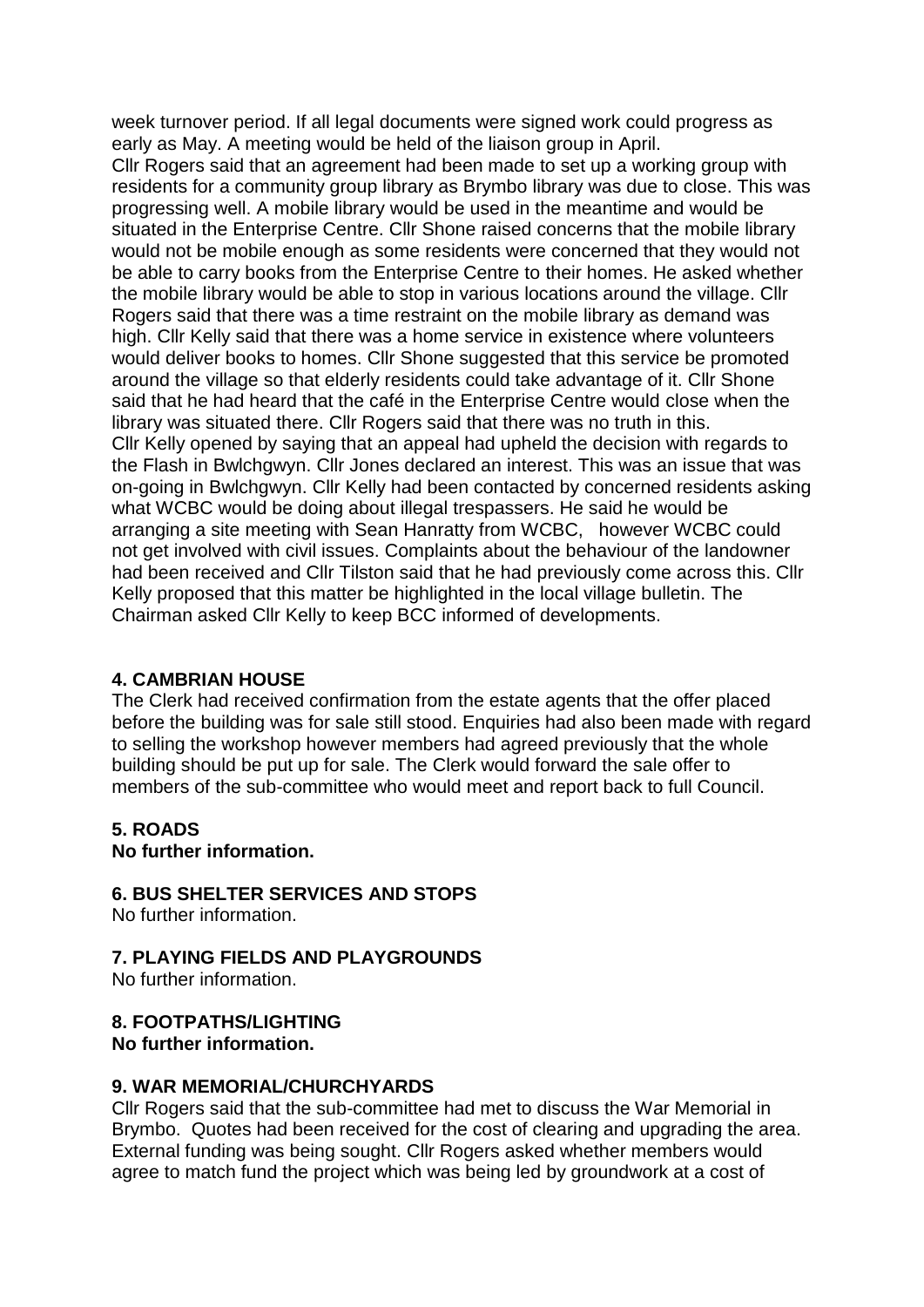approx. £5000.00. Cllr Monti said that the area was a mess at the moment and badly needed to be made presentable. Cllr Rogers said that groundwork were working closely with the Church and were eventually going to link War Memorials in the surrounding villages by way of a heritage trail. Groundwork would be applying for grants to do this; however the grants would not fund tarmacking the pathway. Cllr Shone said that grants may not fund a tarmac surface but it would be worthwhile to see if they would cover other types of surfacing. Cllr Rogers proposed that the CC agree in principle to match fund the project up to £5000.00. Monies would come from the Brymbo Environmental Fund. Cllr Shone said he would second this proposal if the funds were available. The Clerk confirmed they were. A vote was taken. All were in favour. The motion was carried.

# **10. PLANNING**

SINGLE STOREY EXTENSION TO INCLUDE UTILITY, PANTRY AND WC AND ALTERATIONS TO FORM BI-FOLD DOOR 5 GOLAU FRYN TANYFRON ROAD TANYFRON P/2014/0091 – No observations

CONVERSION OF DETACHED GARAGE INTO SELF-CONTAINED DWELLING **UNIT** BWTHYN BACH PENTRE FRON ROAD TANYFRON P/2014/0072 – No observations

DEMOLITION OF DERELICT COMMUNITY HALL RESIDENTIAL DEVELOPMENT (4 NO. FLATS) AND CONSTRUCTION OF PARKING FACILITIES FORMER BRYMBO COMMUNITY HALL AEL Y BRYN BRYMBO P/2014/0114 – No observations

# **11. BWLCHGWYN COMMUNITY CENTRE**

Cllr Kelly told embers that a meeting had taken place with officers from WCBC and members of the newly formed group who were looking to take over the running of the Community Centre. He said he was hopeful that the centre could remain open as plans had been agreed in principle. WCBC would lease the building to the group who would start paying the bills. These would be invoiced to the group from WCBC. There was still an issue over the title of the land and the field in trust. He asked whether BCC could look at this issue alone whilst the group dealt with the running of the centre. There would be no role for a caretaker in the future. A letter of intent had been sent to Dylan Hughes with him and Jerry Wellens the Chairman of the group being the point of contact. Cllr Kelly said that lead members of WCBC were keen to facilitate this. Cllr Shone said he was surprised that WCBC were allowing access to the building whilst no lease was in place as this was contrary to what had happened when BCC were building a MUGA in Tanyfron. He said there could be an issue with the insurance. Cllr Woodfine-Jones said that the new group would not be able to insure the building; however this would be done by WCBC and an invoice sent to the group.

The Clerk had circulated the business plan from Bwlchgwyn Village hall Assoc. prior to the meeting. A request for financial assistance had been made of £4500.00. This would help with start up costs, surveys, capital expenditure etc. Cllr Birch said he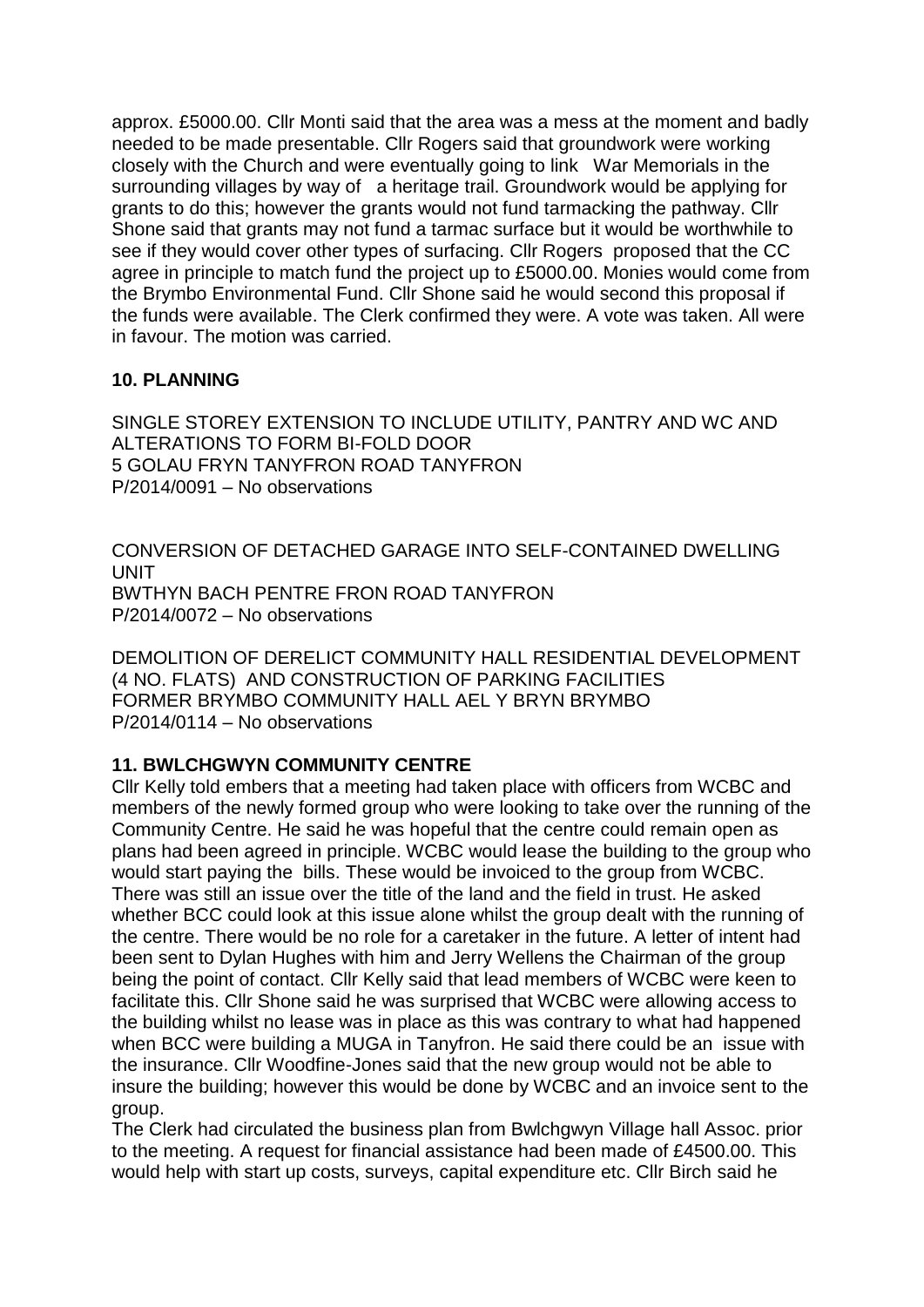strongly believed that BCC should assist the group by granting them the funds. He said that the group had worked extremely hard and presented a good business plan as requested by BCC previously. Cllr Birch therefore proposed that BCC grant BVHA the sum of £4500.00 from the contingency fund which had been set aside for Community Centres. This was seconded by Cllr Rogers. A vote was taken. There were 7 votes in favour and 1 abstention. The motion was carried**.** 

# **12. RISK ASSESSMENT**

The Clerk had circulated copies of the Council's risk assessment to all members prior to the meeting. Members had reviewed the document and approved the risk assessment policy.

# **13. BRYMBO VACANCY**

The Clerk had received 5 applications for the 2 vacant roles of Councillor for the Brymbo ward from the following: Eifion Parry Andrew Humphreys Jerry Wellens Marilyn Liberatoscioli Leighton Prince

Cllr Birch and Cllr Monti said that ideally the applicants should live in the ward of Brymbo. Representatives from all areas of Brymbo were needed. The Chairman and Clerk read out all 5 letters. Cllr Birch said he was happy that one candidate was from the new estate as this area of Brymbo had never been represented before. Cllr Woodfine-Jones agreed with him. Cllr Kelly asked if the applicants were going to be interviewed. The Clerk said she had telephoned electoral services to ask for guidance and they had said that members could decide to do whatever they thought best as long as the decision was democratic. Cllr Rogers said he was heartened that there had been such demand for the 2 vacancies. Cllr Rogers said his personal view was that it would be beneficial for the candidates to live in the ward they represented. Cllr Tilston agreed as previously a Community Councillor for Bwlchgwyn lived in Brymbo and this had caused problems if planning, footpath or lighting issues arose. Cllr Shone proposed that 3 applicants be interviewed; however there was no seconder to this proposal. Cllr Rawlinson proposed that the 2 applicants who lived in Brymbo were co-opted. This was seconded by Cllr Woodfine-Jones. A vote was taken. There were 7 votes in favour and 1 abstention. The motion was carried. The Clerk would invite Mrs Liberatoscioli and Mr Prince to the next meeting.

# **14. DONATIONS**

3 donation applications had been received.

1. Gwyl Cerdd Dant Cymru

The Clerk had sent out a grant application form and a request for a bank statement. The form had been returned without the statement. After a second request for the statement a letter had been received saying that this was not available. Members decided not to make a contribution as all other organisations adhered to BCC regulations by sending statements with the grant application form.

2. Family Friends.